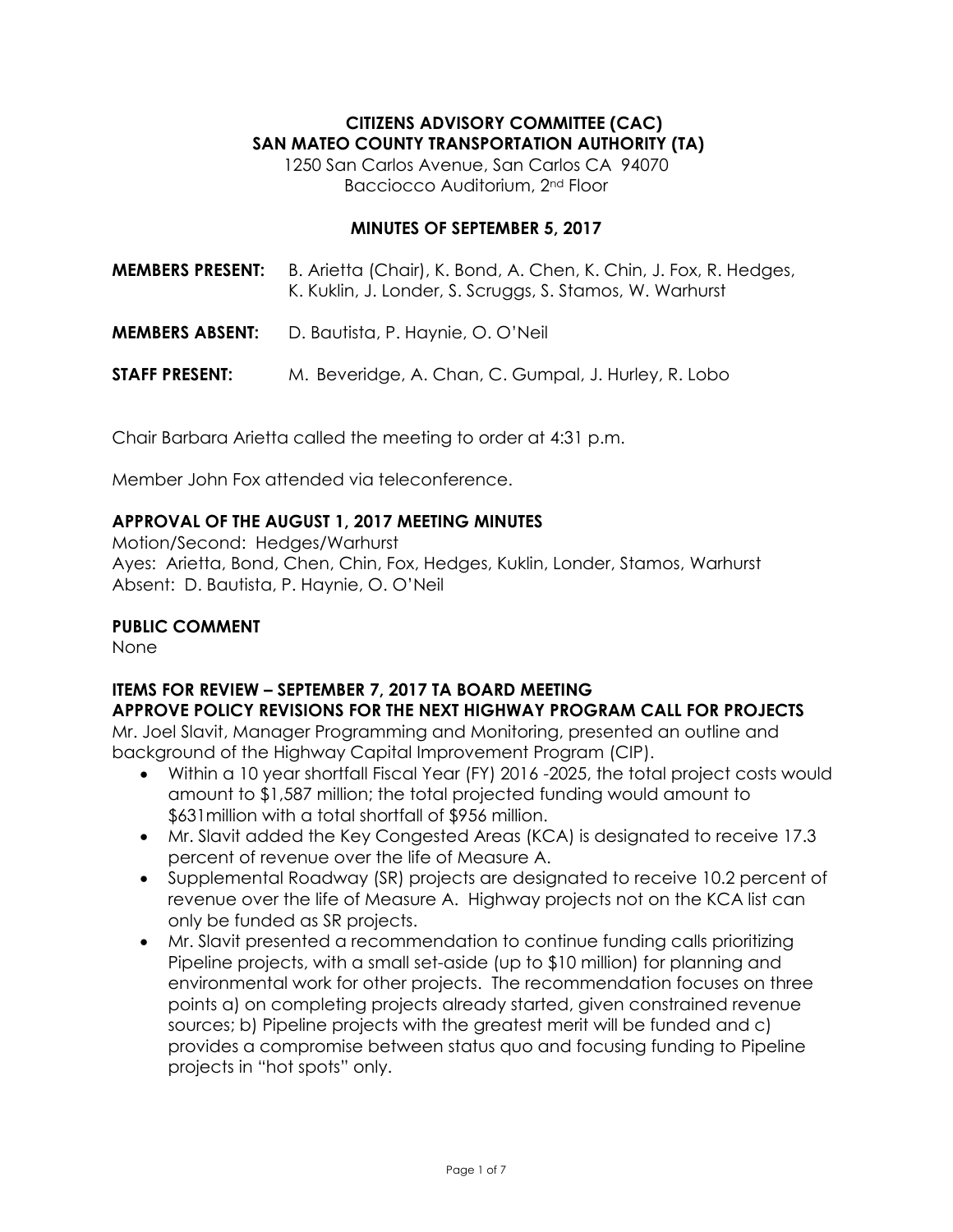- Mr. Slavit outlined the proposed match requirement which will require a minimum funding match with future funding calls to better leverage Measure A investments. Options under consideration have a minimum of 10 percent match for all project phases, a minimum of 10 percent match prior to environmental clearance and a minimum of 20 percent match for PS&E, Right of Way (ROW) and construction.
- New facilities (e.g. 101/Candlestick and 101/Produce) to include funding plan that shows match proportionate to the cost of infrastructure needs generated from new development.

Sponsors can apply for other external funds in addition to using local funds as a match and new development pays its fair share to help mitigate for the needs it generates.

Next Steps:

- September 2017 Action items recommended for policy revisions will be collected
- October 2017- Presentation on the release of the 2017 Highway Program Call for Projects
- November/December 2017 Proposed reprogramming of inactive projects
- January 2018 Information item on recommended project funding awards
- February 2018 Action item for project funding awards

Members of the CAC expressed concerns about what happens to funds awarded to projects, that do not get the requisite funding matches to complete the projects, and how quickly the funds originally allocated for those projects, have been "on hold" for a number of years. Are they reprogrammed for other projects?

Members of the CAC questioned the evaluation criteria employed, in relation to project effectiveness, and if there would be enough funding to complete the projects that would be the most effective in combating traffic congestion.

The CAC was in agreement with the staff's recommendations for future fund programming and allocation approach and complimented Mr. Slavit on his presentation.

## Motion/Second: Hedges/Warhurst

Ayes: Arietta, Bond, Chen, Chin, Fox, Hedges, Kuklin, Londer, Stamos, Warhurst Absent: D. Bautista, P. Haynie, O. O'Neil

## **PROGRAM REPORT: TRANSIT - DUMBARTON CORRIDOR**

Ms. Chan, Chief Officer of Planning and Development, reported the Dumbarton Transportation Corridor Study is being led by SamTrans. She stated SamTrans partnered with the following entities:

- ACTC They are providing the Dumbarton Express
- City of Newark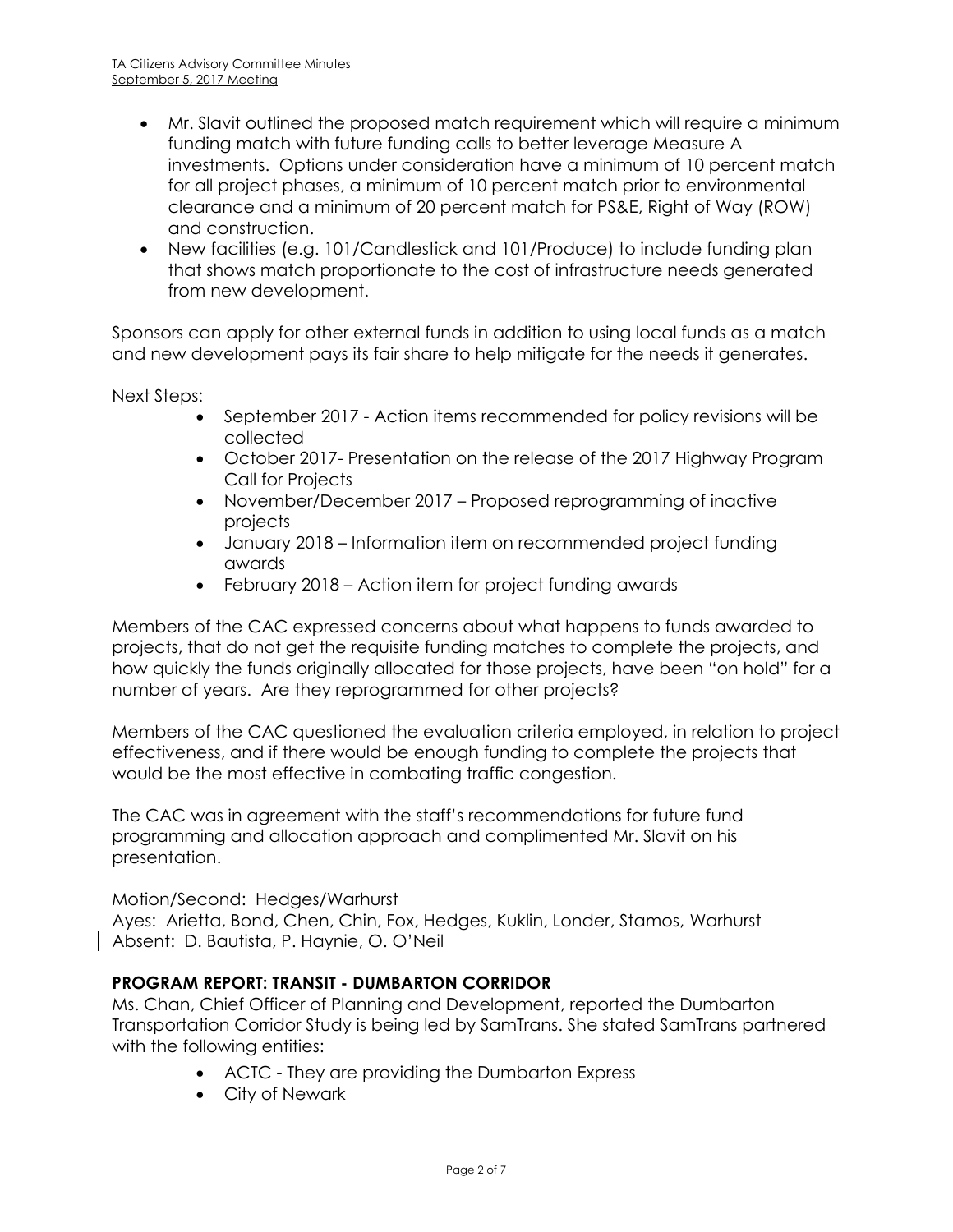- City of Fremont
- City of Union City
- City of Menlo Park
- City of Redwood City
- City of East Palo Alto
- Caltrans They are the owner of the car bridge Route 84
- MTC (Metropolitan Transportation Commission)
- Facebook They are funding the study

Ms. Chan reported that earlier efforts associated with the environmental review process on the Dumbarton Rail Corridor was put on hold because the funding was not there to fully fund the project through construction. As a result, SamTrans decided to take a fresh look since this Corridor has gotten more congested due to increase in jobs and the lack of housing in the West Bay has contributed to significant increase in the amount of traffic coming from the East Bay. She stated current study has expanded the focus and now includes the modification to Route 84.

Ms. Chan reported that when SamTrans started this study they wanted to be agnostic in terms of who will be taking the eventual lead of the projects. They recognize the highway is owned by Caltrans and MTC has jurisdiction over it because of its toll facility. The rail bridge is purchased with TA funds, but it is owned by SamTrans and therefore they are conducting the study.

Ms. Chan reported on bus and approach improvements.

- Short-term (2020)
	- o Expand Dumbarton Express bus on Highway Bridge increase frequency
	- o Approach improvements
- Impact
	- o \$51 million capital, \$12 million in Operating and Maintenance Cost (O&M) and an increase of 13,700 daily Transbay riders (34 percent increase)

Ms. Chan stated in the short-term 2020, Facebook asked SamTrans to study an option to include a bike pedestrian multi-use path from Redwood City to East Palo Alto (Overpasses at Willow, Marsh, University, US-101). The initial preliminary cost would be \$60 million investment with approximately \$53,000 in Operating and Maintenance (O/M) cost.

Ms. Chan shared the following recommendations for 2020:

 Expand Dumbarton Express bus including new routes to Menlo Park/Redwood City and Mountain View/Sunnyvale - looking at what we can do in terms of increasing the amount of the express buses that can come across the highway bridge and what we can do to make bus riding more competitive with the car and increase the frequency of that Dumbarton express bus.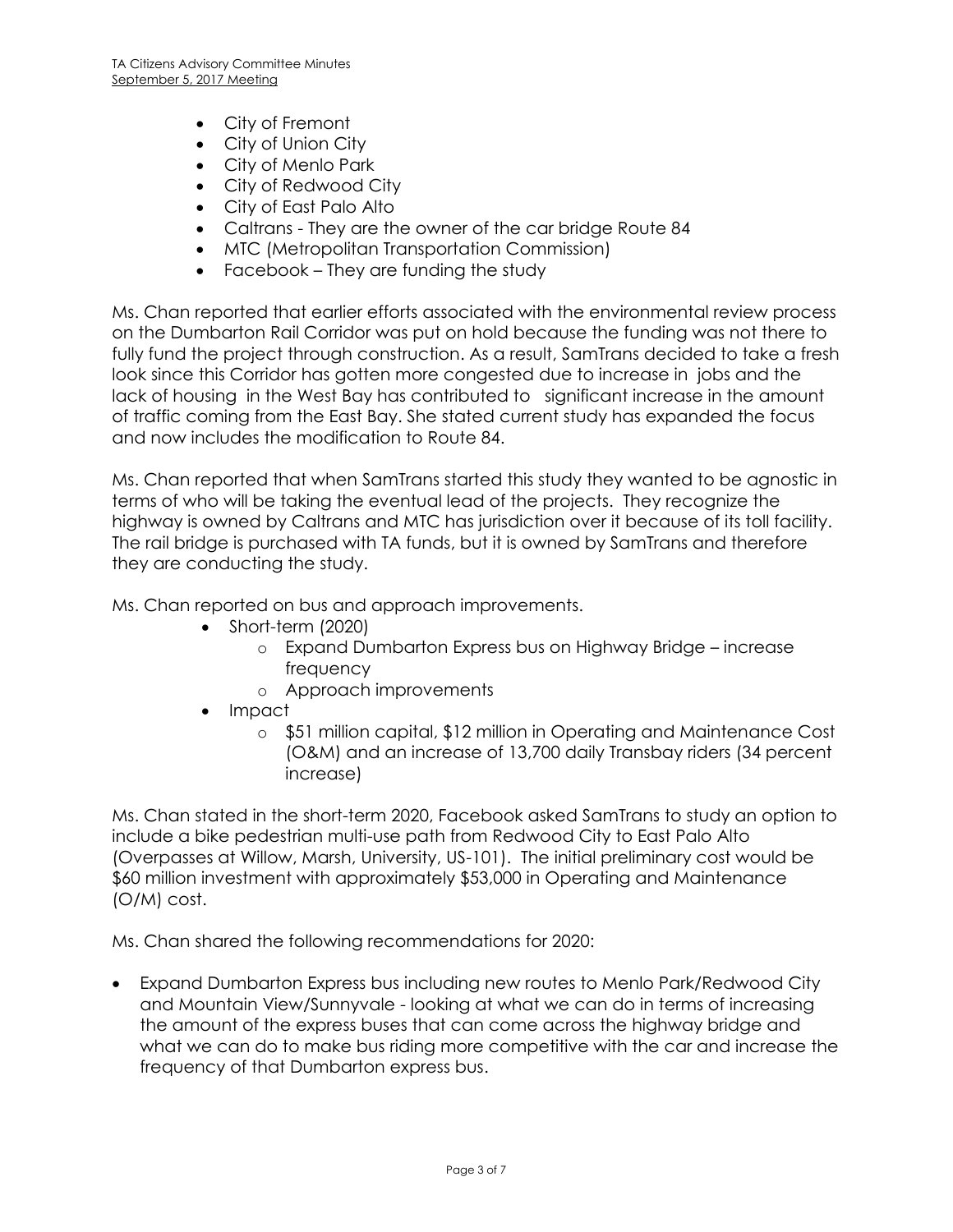- Make approach improvements looking at more approach improvements to the bridge both East and West Bay. The TA is also considering a fly over that will connect directly onto the 101. In the longer term, the SamTrans is recommending even more express buses to take maximum advantage of these improvements. making the express bus service more competitive.
- Impacts \$51 million investment cost,  $$12$  million (O&M), there will be a 34 percent increase in transit ridership. The involved entities would include AC Transit, ACTC, MTC, Caltrans, cities, etc.
- Not recommending construction of the bike-pedestrian multi-use path due to the rail right-of-way (ROW) constraints.

Recommendations for express lanes on the highway bridge for the 2025 – 2035-time frame.

- Mid-term (2025)
	- − Convert #1 lane to toll lane in each direction to express lane
	- − More approach improvements east and west bay (flyovers, grade separations, etc.)
	- − Connect rail ROW to US 101 via flyover
- Long-term (2030)
	- − Further enhanced Dumbarton Express Bus service
- Impact
	- − \$849m capital, \$20m O/M in mid-term
	- − \$82m capital, \$14m O/M in long-term
	- − ~21,300 daily Transbay riders (147% increase)

Recommendations for the rail shuttle on rail bridge

- Mid-term (2025)
	- − New double-tracked rail service from Redwood City (RWC) to Newark, not "interlined" at Caltrain
- Long-term (2030)
	- − Further extend rail to Union City
- Impact
	- − \$975m capital, \$23m O/M (for Rail Shuttle to Newark) in mid-term
	- − Additional \$295m capital, \$32m O/M (to extend to Union City) in long-term
	- − ~15,600 daily Transbay riders (81% increase)

Recommendations for 2025

- Improve the Highway Bridge and Approaches
	- − One express lane in each direction
	- − More approach improvements east and west bay (flyovers, grade separations, etc.)
	- − Buses use ROW to US-101 flyover
- Rail service on the rail bridge
	- − Rail Shuttle to Newark (double-tracked bridge)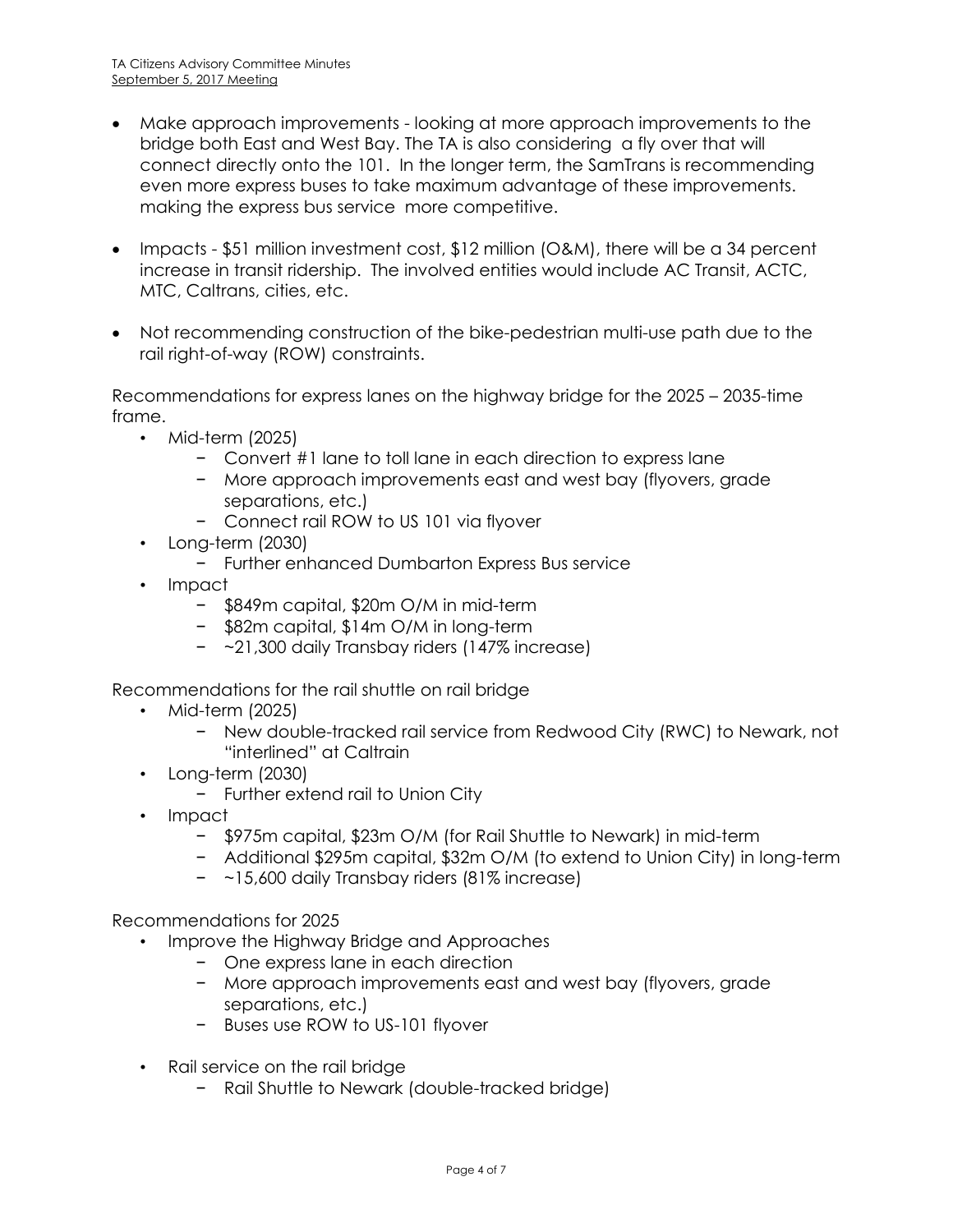- Impact
	- − \$1.8b capital, \$44m O/M
	- − Involved entities: Caltrain, UP, ACTC, MTC, Caltrans, STB, cities, etc.

Recommendations 2030

- Further enhanced Dumbarton Express bus service
- Extended rail service
	- − Rail Shuttle from Newark to Union City
- Impact
	- − \$377m capital (in addition to \$1.8b in 2025), \$46m O/M
	- − Involved entities: Caltrain, UP, ACTC, MTC, Caltrans, STB, cities, etc.

Rail commuter on rail bridge, double-track 2035

- Longer-term (2035 or beyond)
	- − Interline with Caltrain
	- − Better connect to ACE, Capitol Corridor
- Impact
	- − \$327m additional capital, \$38m O/M
	- − ~23,300 daily Transbay riders (270% increase) paired with express lanes on Highway Bridge
	- − Involved entities: AC Transit, Caltrain, UP, ACE, Capitol Corridor, MTC, etc.

Ms. Chan described in terms of the rail bridge, SamTrans is recommending using a study that was completed several years back that included creating a shuttle rail service between Redwood City and Newark (every 15 minutes) and at some point, further extending service to Union City.

Ms. Chan stated the long term goal within the 2035-time frame, is to make a seamless transition between the Dumbarton Rail Service and an Interline with Caltrain on the west bay, and connect an interline with Altamont Corridor Express (ACE) and Capitol Corridor on the East Bay.

Ms. Chan presented funding challenges and opportunities:

- Use existing local funding: Measure A (San Mateo County), BB (Alameda County)
- Seek state, regional funding: SB1, RM3, etc.
- Solicit private contributions
- Pursue federal, state grants and financing
- Explore value capture
- Identify project elements attractive for P3
- Consider other alternative packages or phasing based on available funding
- Partnerships: ACE, State, Caltrans, etc.

Next steps, Ms. Chan reported SamTrans has expanded the public meetings/public outreach in the East Bay next week and at the end of September in Menlo Park in the Belhaven area. SamTrans has been conducting briefings at different city council meetings through the end of this month and expanded public comment from 30 days to 45 days. In the October-December time frame they will review and respond to public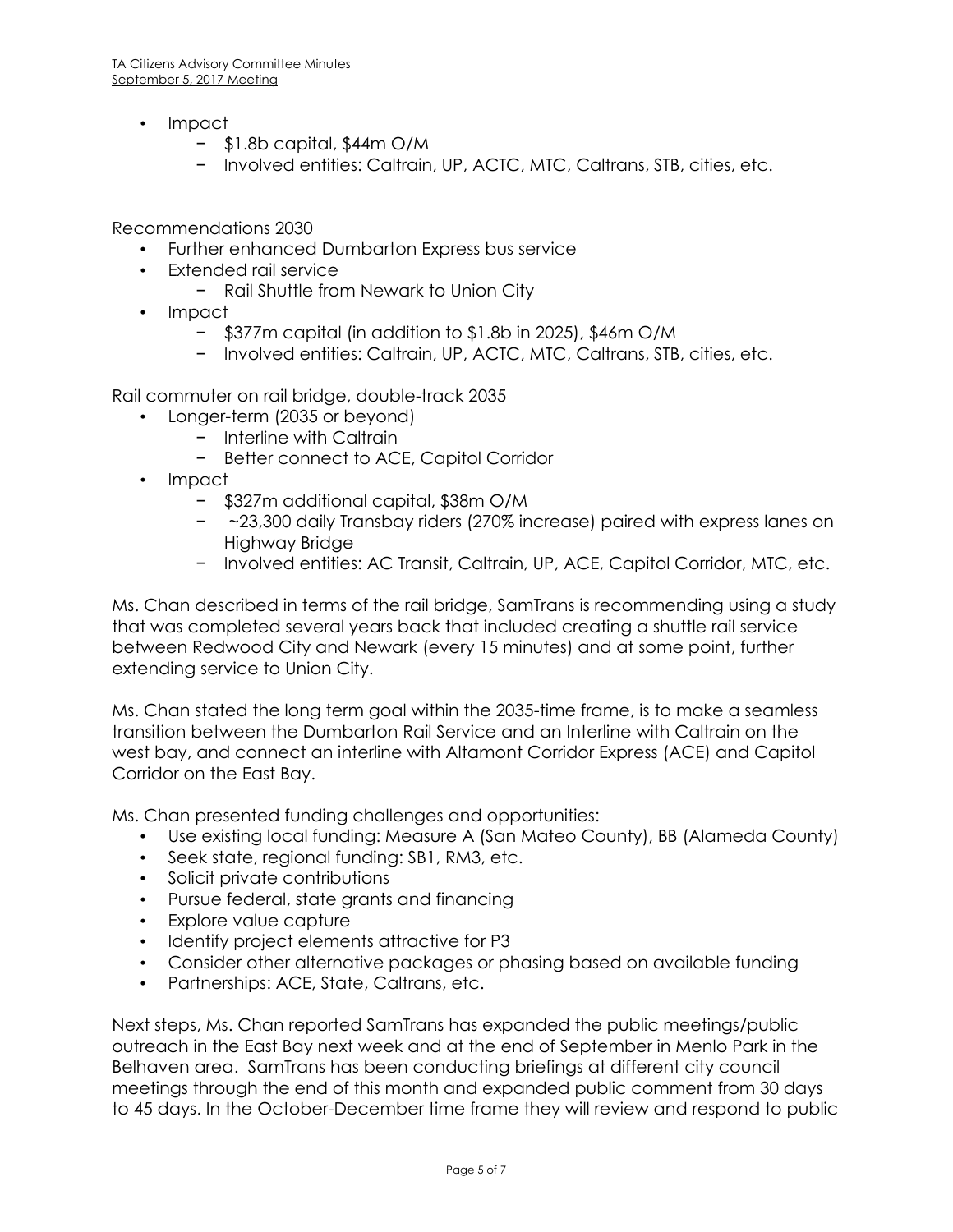comments, incorporate changes to final recommendations, if appropriate and plan to take to the SamTrans Board for approval in November or December.

The CAC members inquired about the opportunity to keep an option that included a bike/pedestrian multi-use path by working with the property owners.

The CAC had questions concerning what travel demand method was employed to arrive at the projected bus and rail ridership along the Corridor, since they have observed that many people still prefer to travel in their own vehicles and not take public transportation.

Questions were raised by the Committee about the compatibility of a rails service and a bike/pedestrian path next to each other given the right-of- way width/constrains. Some members preferred reversible express lanes on the Highway Bridge and understood that using one fixed toll lane in each direction could result in more congestion in the remaining general purpose lanes and cause more people out of their cars onto public transportation.

## **CAPITAL PROJECTS QUARTERLY STATUS REPORT 4TH QUARTER FISCAL YEAR 2017**

Mr. Joe Hurley, Director, Transportation Authority presented on the 101/Woodside Road interchange project. He stated the budget on this project for the design phase went to Yellow. The reason for this was additional design cost was incurred above what the TA had allocated funding for. Mr. Hurley stated that on a positive note, since this reporting period, the city has secured an additional \$1.5 million therefore the design phase is fully funded. The other project Mr. Hurley reported on was on the 101/Holly interchange project. He stated the schedule on this project has gone to Red because the city has delayed the highway project to allow both the pedestrian overcrossing (POC) and highway project to be let out as a single contract. The city is working on securing the balance of the funding need for the POC project.

## **ACCEPTANCE OF STATEMENT OF REVENUES AND EXPENDITURES FOR JULY 2017**

## **Reaffirm the San Mateo County Transportation Authority Investment Policy and Reauthorize Investment of Monies with the Local Agency Investment Fund**

The Executive Director or his designee serves as the TA's trustee for purposes of placing investments pursuant to the Investment Policy and also reauthorize the included delegations of authority on an annual basis at a public meeting.

Motion/Second: Hedges/Warhurst Ayes: Arietta, Bond, Chen, Chin, Fox, Hedges, Kuklin, Londer, Stamos, Warhurst Absent: D. Bautista, P. Haynie, O. O'Neil

## **REPORT OF THE CHAIR (BARBARA ARIETTA)**

Chair Arietta advised the CAC there will be a community meeting in reference to the 25th Avenue Grade Separation Project on Wednesday, September 13, 2017 at 6:00 PM to 7:00 PM. The meeting will be held in the recently established Caltrain Electrification Public Outreach Office at 2121 S. El Camino Real, Building A-100 in San Mateo. She also